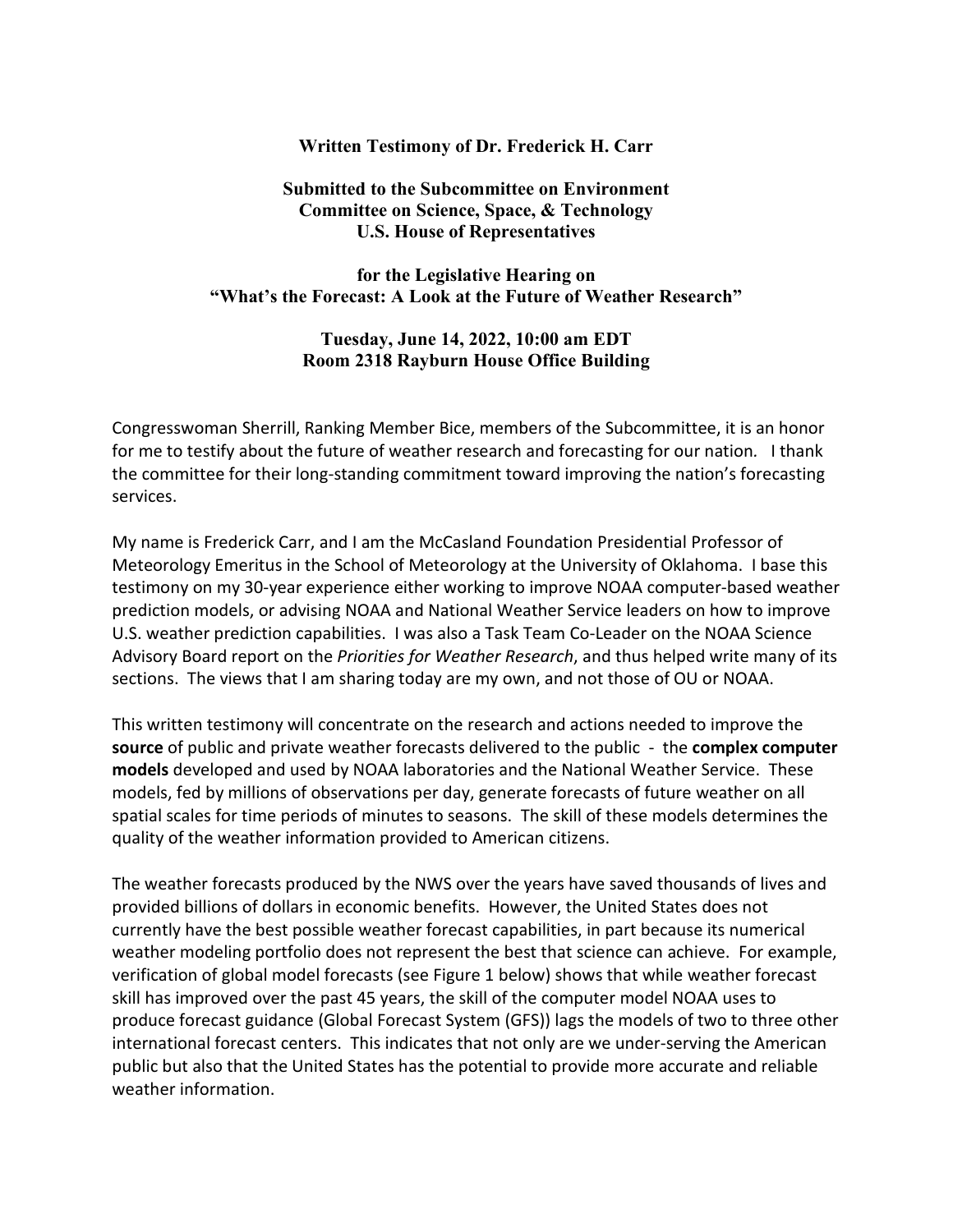That is, **this gap represents an opportunity for NOAA** - that improved forecasts are possible and thus we have the potential to serve the nation even better than we do now The public benefits of NOAA regaining a leadership role would be increased forecast accuracy, longer lead times, and finer-scale detail for severe weather, flooding and hurricanes - leading to greater public safety and protection of the nation's infrastructure.



*Figure 1: Five-day Forecast Skill of Global Models. gfs: U.S. Global Forecast System (GFS); ecm: European Centre for Medium-Range Weather Forecasts (ECMWF); cmc: Canadian Meteorological Center; fno: Fleet Numerical (Navy); ukm: United Kingdom Meteorological Office; cdas: GFS used for National Centers for Environmental Prediction (NCEP)/National Center for Atmospheric Research (NCAR) Reanalysis; cfsr: GFS used for Climate Forecast System Reanalysis***[30]**

The research and actions needed for the United States to gain global leadership in weather prediction are well known. However, there is no simple "silver bullet" solution - major and **balanced investments are needed in several areas**:

## **How do we achieve this improved skill?**

The good news is that we don't need to have separate approaches for each type of high-impact or hazardous weather phenomena that affect the U.S; - that improved forecasts of hurricanes, wildfires, flash flooding, severe storms and tornadoes, blizzards, heat and cold waves, droughts, etc. can all be addressed by the same set of investments in NOAA - investments in the threelegged foundational stool of: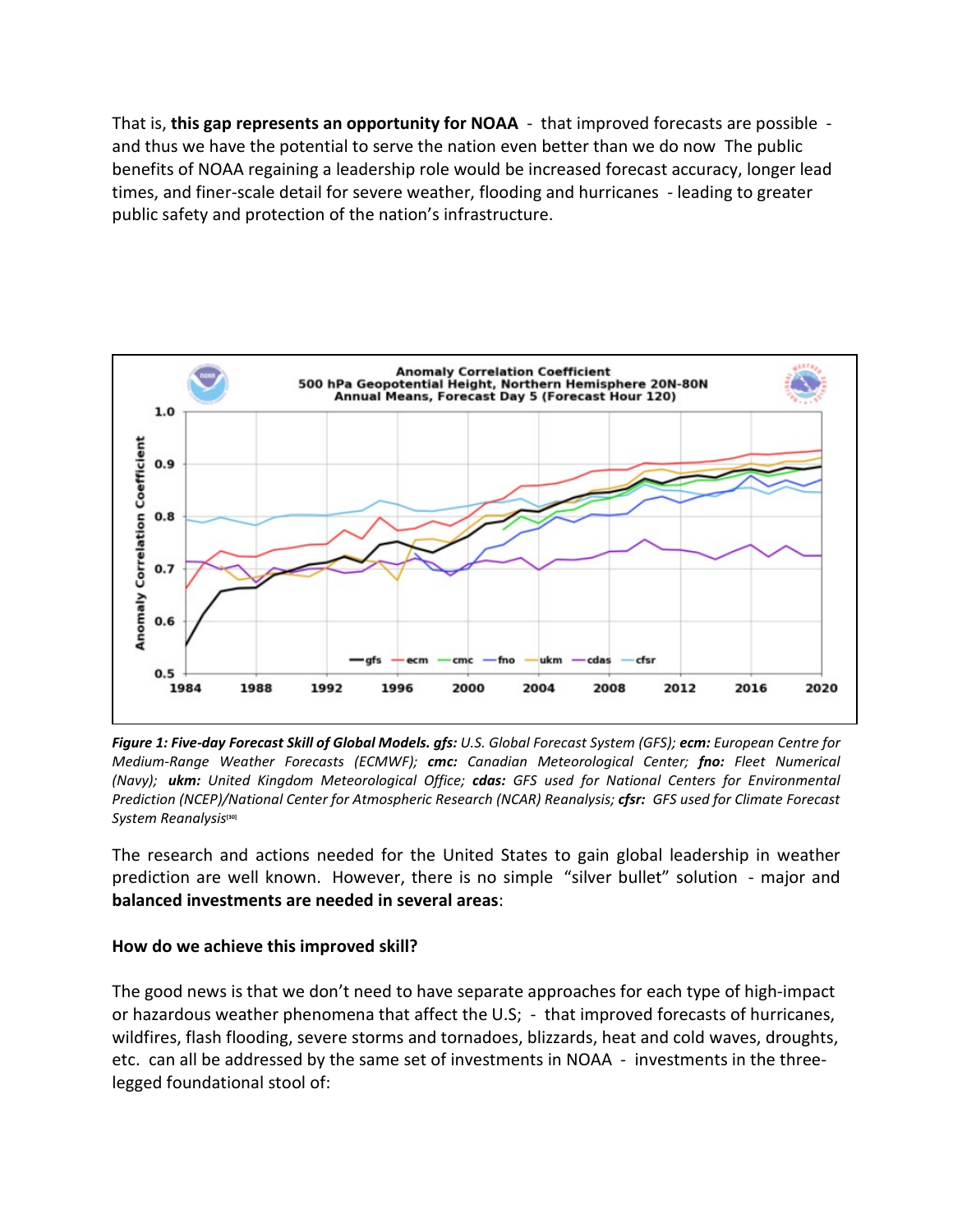(A) **Observations** of the earth system and their **assimilation** into the forecast models;

(B) Sophisticated weather forecast models (**Earth System Models**) that incorporate the physical processes governing the atmosphere and other earth components that affect it  $$ ocean, ice, land surface, aerosols (pollution), etc.; and

(C) **High performance computing** (HPC) sufficiently powerful to enable the forecasts to be completed and disseminated in a timely manner.

The following discussion will outline what is needed in these three areas. Much of the material comes directly from the *Priorities for Weather Research* report (see Reference at end).

# **A. Observations and Data Assimilation:**

The broad category of observations includes maximizing the use of existing data sets for additional value; filling critical observation gaps by adding to existing networks or establishing new networks that utilize advanced technologies; and supporting research and training in advanced data assimilation methodologies that are not being supported by other research agencies. The term "**data assimilation**" refers to methods for maximizing the information content contained in observations from diverse observing platforms (satellite, radar, aircraft, balloons, etc.) for the purpose of creating an accurate description of the current state of the atmosphere. This 3D "map" of the atmosphere can be used for situational awareness (e.g. – for warnings) or to provide the initial state for the forecast models.

**Specific recommendations** in this category include, along with their benefits:

- 1. **Maximize the use and assimilation of underutilized surface-based, airborne and marine observations** - *to ensure maximum value is derived from the full suite of observations made by the public, private and academic sectors*
- 2. **Maximize the use and assimilation of underutilized satellite observations** *to ensure maximum value is derived from the full suite of satellite constellations and their many instruments in order to completely describe the global Earth system*
- 3. **Invest in new observational capacity** to increase the detail and accuracy of earth system measurements. The more observations we have, the better we can define the current state of the system – which leads to improved forecasts. Examples of actions needed to obtain important new observing systems include:
	- a. **Develop and deploy a national high-resolution boundary layer, soil moisture and aerosol observing system** - *to improve understanding and forecasts of the layer where people live.*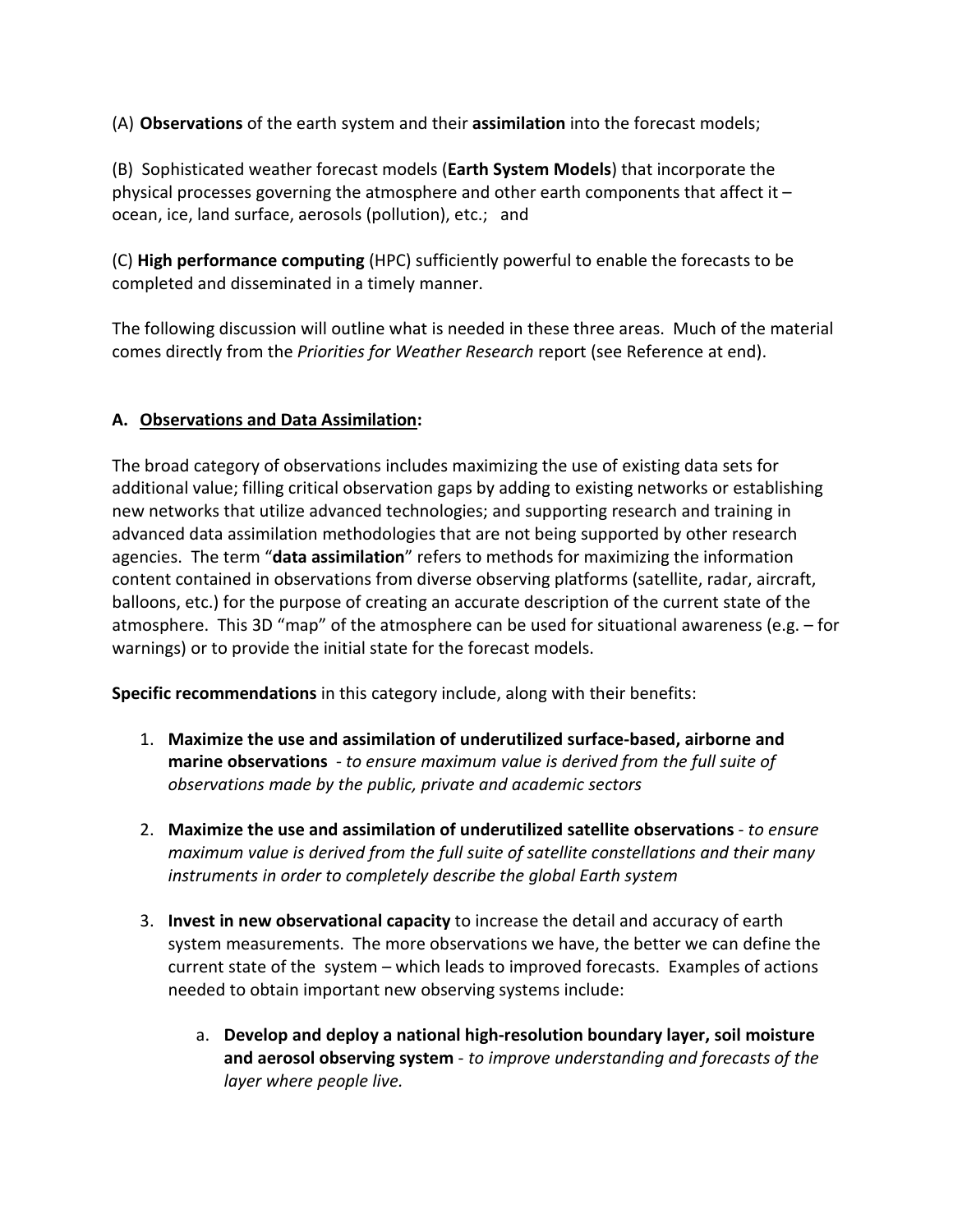- b. **Increase observations of the ocean, its surface boundary layer, and of oceanatmosphere feedbacks** - *to fully utilize knowledge of the ocean as a source of predictability in an Earth system model.*
- c. **Develop a new phased-array radar network**, with additional **gap-filling radars** in areas not currently well-served - *to better detect significant precipitation and severe weather over a greater area and more equitably across the population*
- d. **Prioritize smallsat/cubesat observation platforms** to provide more complete and economical observations from space and *identify the role of smallsat/cubesat technologies for complementing large satellite systems.*
- *4.* Prioritize immediate investments in fundamental **research on data assimilation**  *to deliver sustained improvements in forecast skill and to train the next generation of experts in this area to fill an existing critical workforce gap.*
- 5. **Advance coupled Earth system model data assimilation** for sub-seasonal to seasonal weather and water forecasting - *to enable observations in one Earth system component to influence all the other components.*

Note that these recommendations involve both investments in new technologies and workforce. The PWR report, e.g., suggests that one way to develop new expertise in data assimilation and increase workforce at the same time is to support the formation of a **university research consortium on data assimilation** together with the private sector and NOAA.

The positive outcomes of investing to increase observational capacity, data assimilation and the necessary skilled workforce can be summarized in this list:

- **Existing observations are more fully used in weather and water forecast models**, leveraging major current investments in observations to improve forecasts. The integration and collaboration with existing private sector weather observations, community scientists, and academia provides greater access to new data and higher resolution observations.
- Advances in data assimilation methods and tools **power better use of existing and new observations** to improve predictions from minutes to 2 years lead times.
- **More accurate and complete representation of the three dimensional state of the atmosphere and coupled Earth system components**(ocean, soil, rivers, snow) empowers advances in science and improves predictions of major storms and all weather conditions.
- A **highly technical workforce** is available to support the Nation's needs for state-of-theart observations and data assimilation that underlies modern weather forecasting.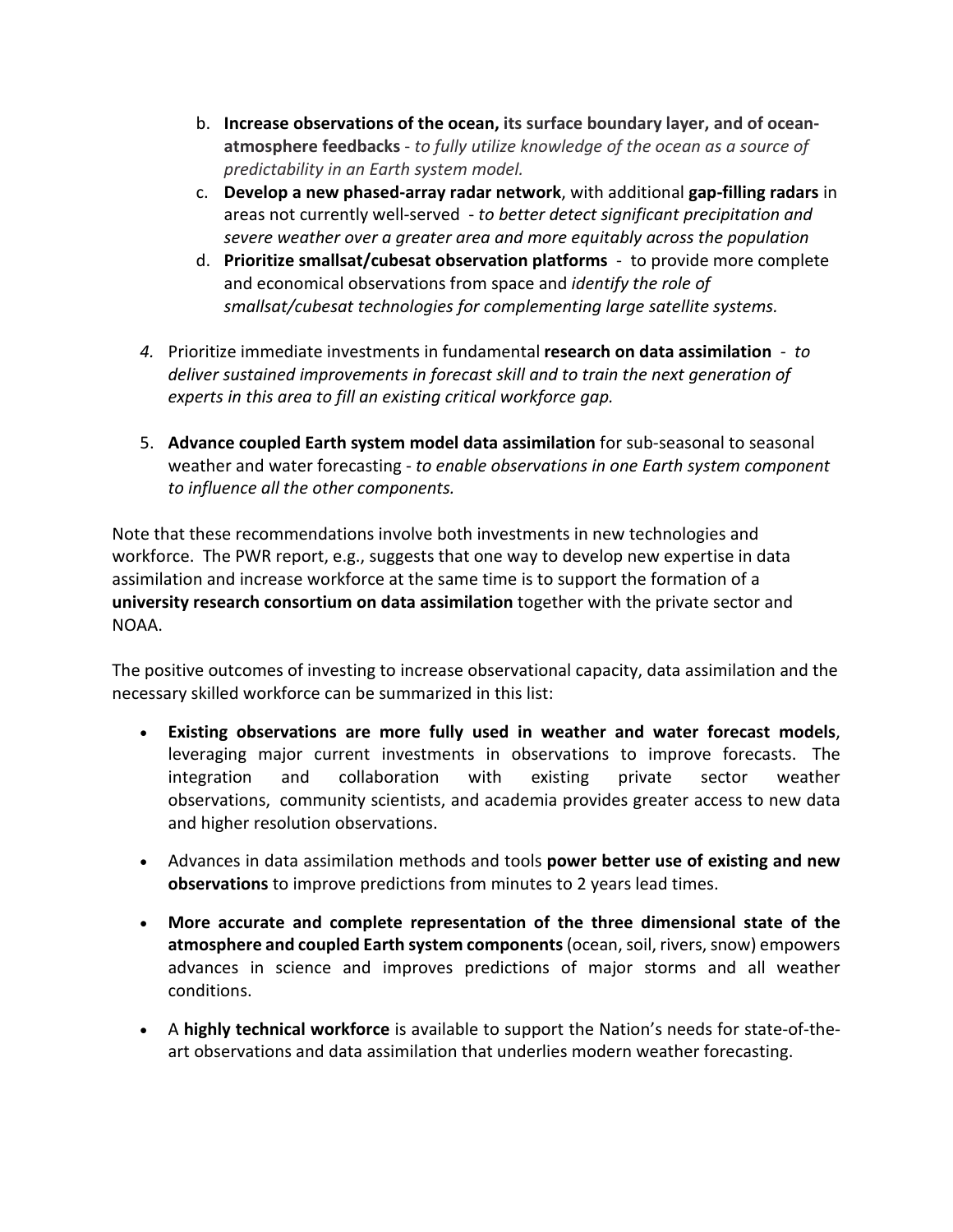- A **national boundary layer, soil moisture and wildfire smoke observing network** fills a major observation gap over land, and enables improved predictions of storms, streamflow, air quality and smoke movement over hours, days, weeks and seasons.
- **Ocean observations**, including the mixed layer below the surface, revolutionizes storm and S2S forecasting by knowing how much ocean heat is available to fuel them.
- **Improved prediction of landfalling atmospheric rivers** provides a breakthrough in extreme precipitation forecasting from hours to two weeks, enabling more flexible reservoir operations that increases water supply reliability and reduces flooding.
- **A hybrid weather radar system optimized to regional needs** improves detection and warnings of severe storms and flash floods, and would quickly begin operation while the larger NextGen radars are developed, and continue as a hybrid weather radar network after that.
- Demonstrate that **a hybrid satellite observing system** capitalizing on smallsat/cubesat technology that incorporates a faster infusion of new technology **can cost-effectively serve NOAA's mission.** This supports NOAA's formal goal in its "Blue Book" to "Expand Commercial Space Activities."

## **B. Earth System Model**

An Earth system model (ESM) is a **sophisticated weather forecast computer model** that includes all the important physical, chemical and biological processes that affect weather and climate. The relevant components include the atmosphere, oceans, land surface, cryosphere, biosphere and hydrologic and biogeochemical cycles, and the interactions (coupling) among them. The ESM is projected forward in time by supercomputers to produce weather forecasts and seasonal outlooks. Current models used only for weather prediction (such as the GFS) do not include as many processes as do ESMs, in order to complete their forecasts on time. However, recent research has shown, as we desire to increase forecast skill for longer periods (greater than 7-8 days), that these omitted processes are important to medium-range forecasts. Thus **we advocate that current weather models need to upgrade to ESMs** to enable more accurate one to two week forecasts as well as improved sub-seasonal to seasonal outlooks. This is what our international colleagues have done, and we need to do so as well.

Here are of the major investments needed to advance forecast skill:

1. **Accelerate development of Earth System Models** - by supporting research on the appropriate physical processes and interactions among its various components. These fully-coupled models are vital for improving the accuracy and extending the lead time for 1-2 week forecasts, to acquire skill in the 2-4 week period, and to increase skill in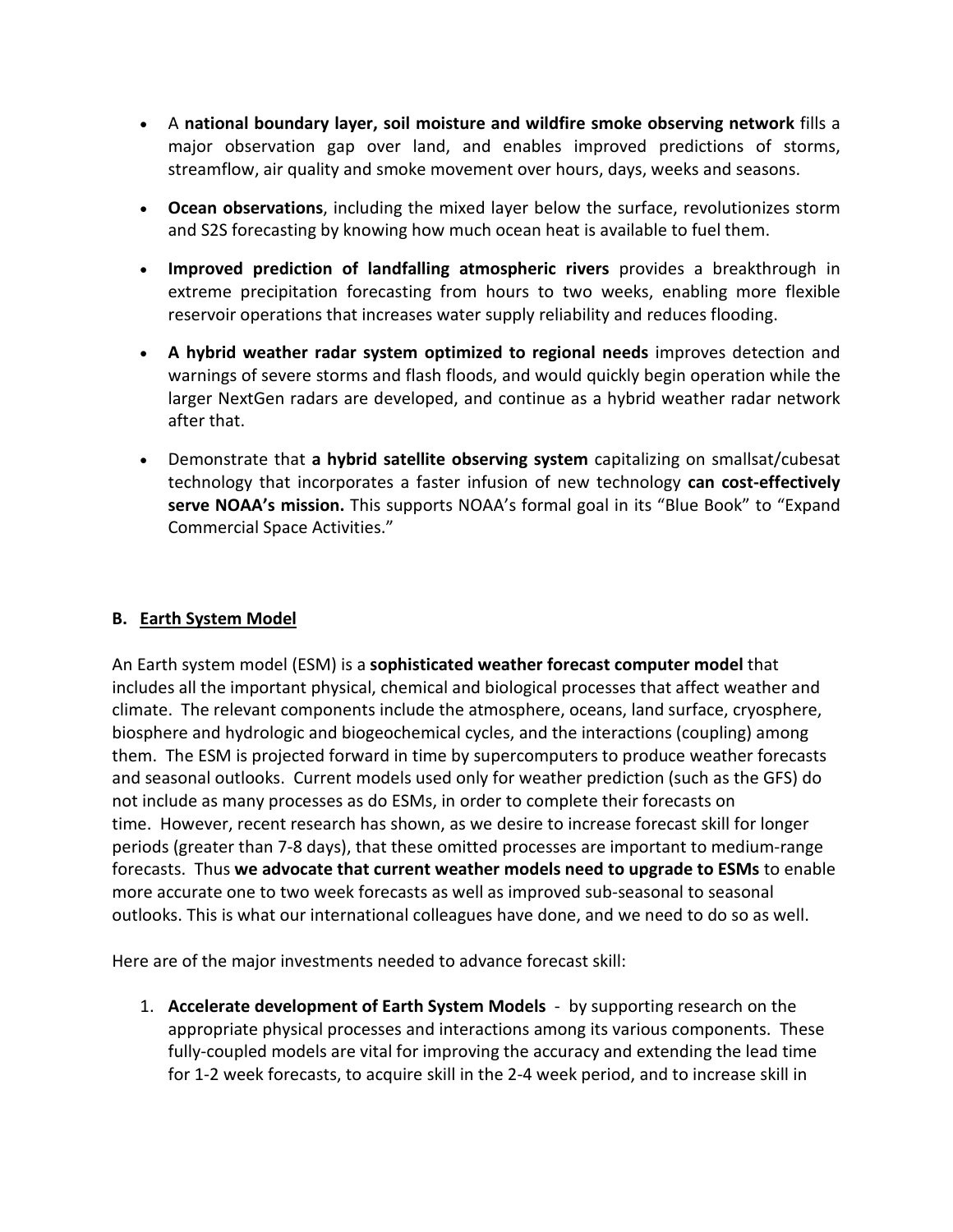seasonal outlooks for not only the atmosphere, but also for the oceans, river flows, ice behavior, and evolution of aerosols (smoke) and pollution.

- 2. Use of ESMs cannot be done without determining the biases and errors in the models, which can be found from a process called **reanalysis/reforecast**; this process, which is computationally demanding, **should be completed for all forecast models** used by NOAA. To accomplish this, establish a regular, sustained Earth system reforecasting activity - to enable a more effective cadence and accelerated process for operational model improvements.
- 3. **Support research on how to perform data assimilation for fully-coupled ESMs**. This problem is far from being solved, and must be addressed in order to maximize the benefits of including all vital earth system components.
- 4. Emphasize the **understanding and prediction of high-impact weather** (Figure 2) to match the urgent need imposed by climate trends, population and infrastructure increases, and disproportionate impacts on vulnerable communities. **Develop highresolution (1 km or less) storm-resolving models** to forecast hurricanes, severe thunderstorms and tornadoes, wildfire evolution, storm surge, and other extreme events. These models should be nested within the foundational ESM and have additional physics to address their intended purpose.

*Figure 2: Images of High Impact Weather. Moving clockwise starting in upper left: 1) Lightning strikes Citibank Ballpark in Midland, Texas. Credit: Brian Curran, NWS. 2) "Snowzilla" that hit Northeastern US in January 2016. Credit: Joe Flood. 3) Hurricane Ike storm surge in September 2008. Credit: NOAA. 4) Drought in Texas in August 2013. Credit: Bob Nichols, USDA. 5) Supercell thunderstorm in Oklahoma in June 2008. Credit: Sean Waugh, NOAA/NSSL. 6) Wildfire. Credit: NOAA.*

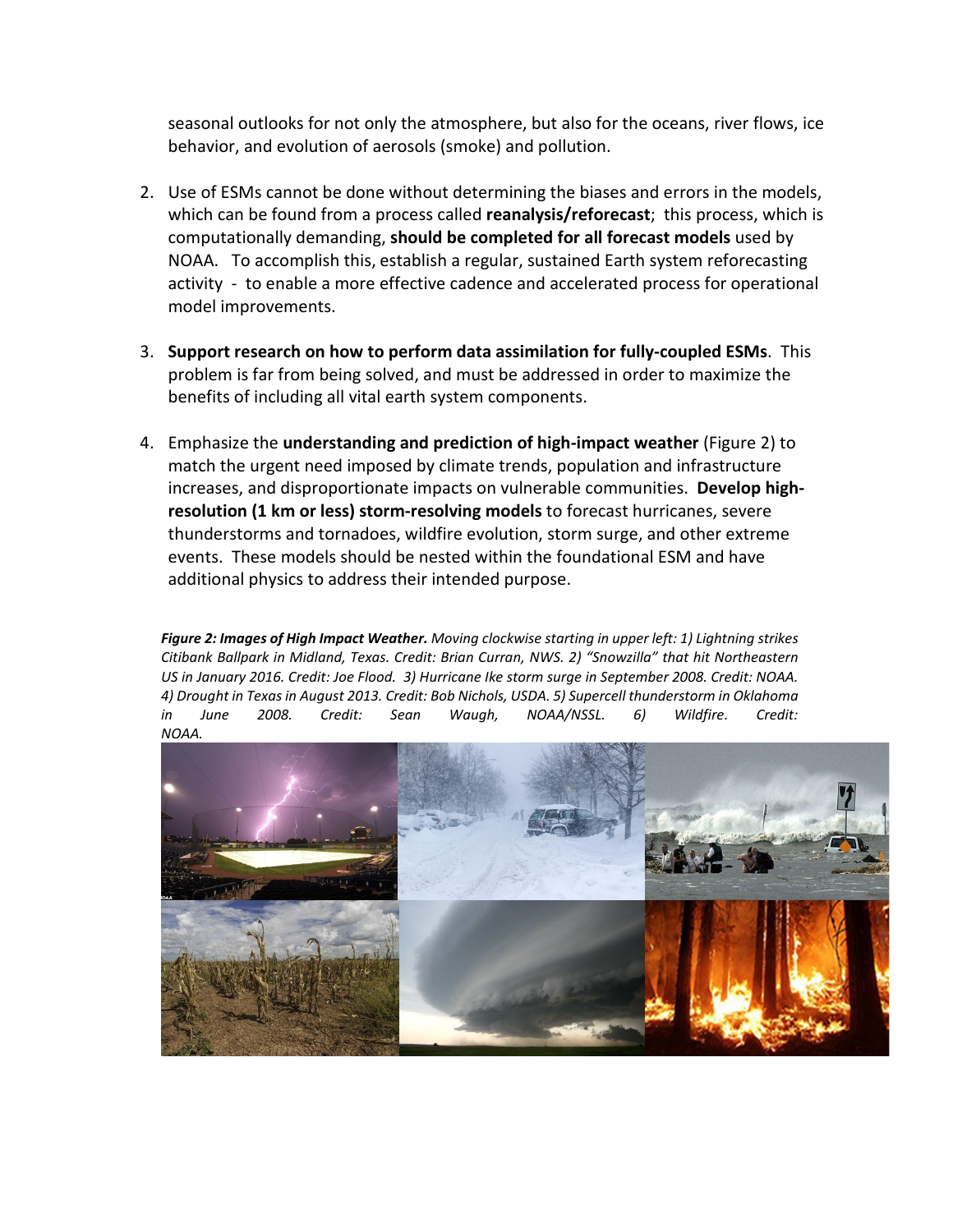- 5. Support the use of **new post-processing tools such as AI and machine learning** to improve the accuracy and reliability of the forecasts presented to the public. This requires that **all modeling systems consist of ensembles** (many forecasts generated from slightly different initial conditions), so that probabilistic forecasts can be produced.
- 6. In addition, **support is needed for the social sciences** to determine the best modes of communication of weather warnings and forecasts; that is, to learn how the public receives, interprets and responds to weather information, and what are the best ways to ensure prompt, safe and effective actions.
- 7. Continue to **invest in the Earth Prediction Innovation Center (EPIC)** to incentivize and support external partners to conduct modeling research and development in a manner that contributes to improvement of NOAA weather forecast systems

The **positive outcomes** of investing in improved Earth System Models and their many applications for high-impact weather and long-range forecasts include:

- **A seamless and fully coupled modeling framework** that provides a holistic treatment of key processes within, and interactions among, the components of the Earth system.
- **World best operational numerical weather prediction capability** that provides more accurate weather information to the American public, thus decreasing our vulnerability to weather extremes. This is in concert with the aspiration goal of the new Interagency Council on Advancing Meteorological Services (**ICAMS**) which states "the United States will lead the world in meteorological services via an Earth system approach, providing societal benefits with information spanning local weather to global climate."
- **Enhanced prediction of Earth's water cycle extremes** to improve forecasting of floods, droughts and hydrologic processes at national to street-level distances and across all time scales to inform life-saving decisions.
- **Advanced hourly to seasonal prediction of fire weather, aerosols (smoke) and air quality** (pollution) that better inform the public during wildfire events and hazardous air pollution episodes.
- **Advanced knowledge of coastal processes** that improves coastal forecasts of waves, currents, storm surges, total water levels (inundation) and water quality that informs navigation and commercial shipping, alternative energy, pollutant tracking and cleanup, fisheries, recreation, and search and rescue.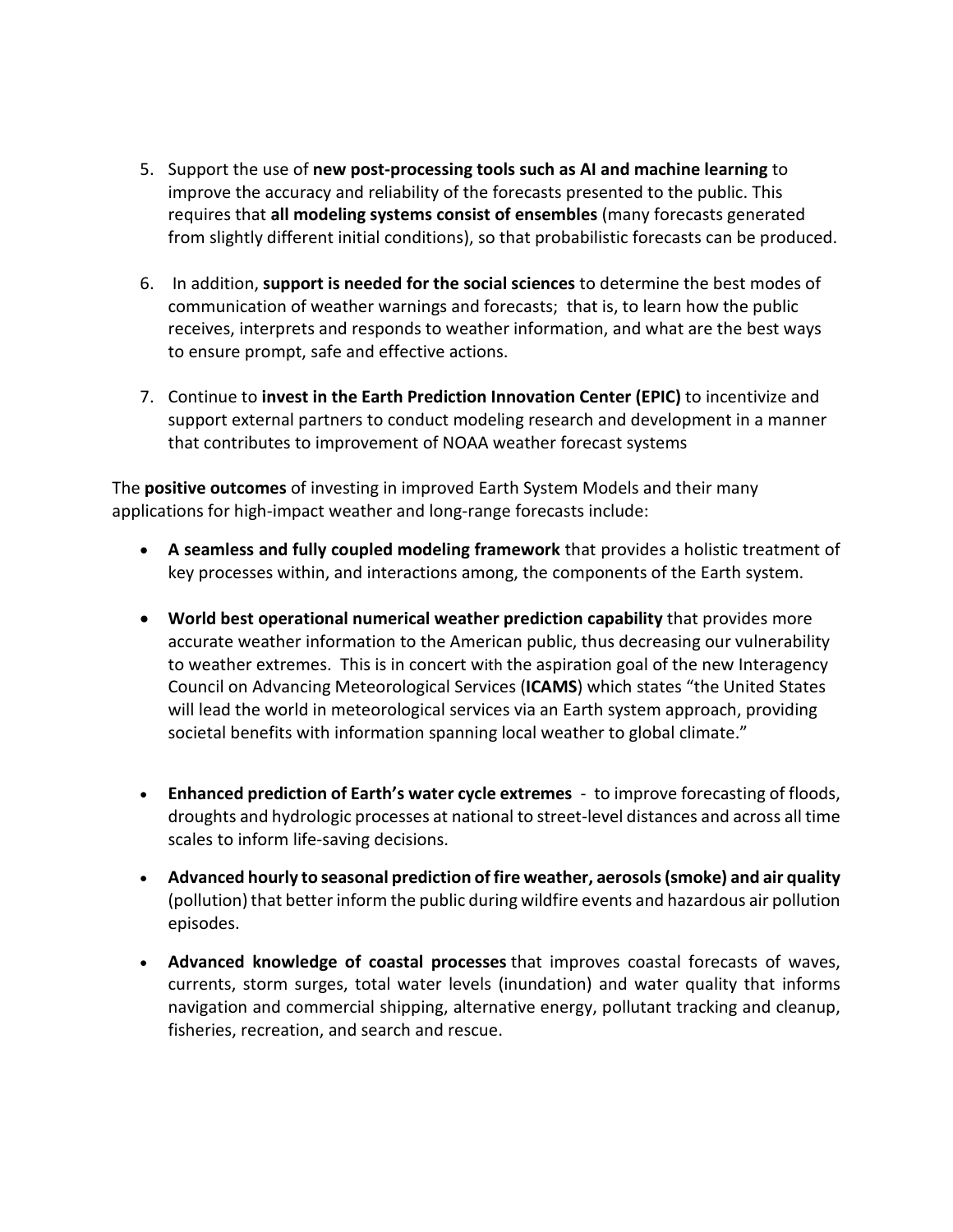• **Improved forecasts of high-impact weather** that provide more accurate and timely watches and warnings for extreme weather events. For example, the "Warn of Forecast" goal (see Box 1) of the NWS will be achieved.

#### **Box 1: "Warn-on-Forecast"**

As an example of a needed high-impact weather forecast capability, consider the warnings for tornadic thunderstorms, which today are based on observations. The NWS "Warn-on-Forecast" vision requires the rapid cycling of convection-resolving models producing a suite of ensemble forecasts that helps forecasters anticipate tornadoes before they form. However, this is not possible without enabling all aspects of the aforementioned three-legged foundational stool, specifically**: (a) increased radar, PBL and other observations and the assimilation of such observations; (b) improvements in highresolution models and their ensembles; (c) major increases in computer power.** In addition, research is needed on how best to communicate actionable information to all impacted residents. These investments would significantly increase the lead time for tornado warnings, thus saving lives and enabling resource protection. Similar investments in other HIW forecast needs will also increase warning lead times for flash flooding, wildfire spread, hurricane intensity, storm surges, major ice storms, etc., permitting earlier evacuations and other protective actions, again saving lives and property.

## **C. High Performance Computing**

None of the increases in weather forecast skill over the past 50 years would have been possible without acquisition of more and more powerful mainframe computers - or high performance computing (HPC – see Box 2). **Improvements in weather forecasts are directly limited by the availability of sufficient computing resources to develop, test and operate next-generation forecasting technologies.** The weather community thanks Congress for recent allocations for increased computing, but there are three problems**: (1) The allocations are frequently done via Supplements, and not via sustained annual investments; (2) The operational HPC has been increasing faster than that for research; and (3) the U.S. is still behind other global weather prediction centers.** Thus we encourage NOAA, given the urgency of the need to provide better weather and climate information to the American public, to be more proactive and farsighted in its high performance computing (HPC) strategies.

#### **Box 2: High Performance Computing**

High-performance computing (HPC) generally refers to aggregating computer power to achieve computational or throughput rates that are much higher than are available on a laptop or desktop computer for the purpose of solving large, complex quantitative problems. HPC implies extraordinary computational speed and transport of data into, out of, and within the system, and rapid storage and retrieval of associated high volumes of data. HPC systems include high-speed networks connecting to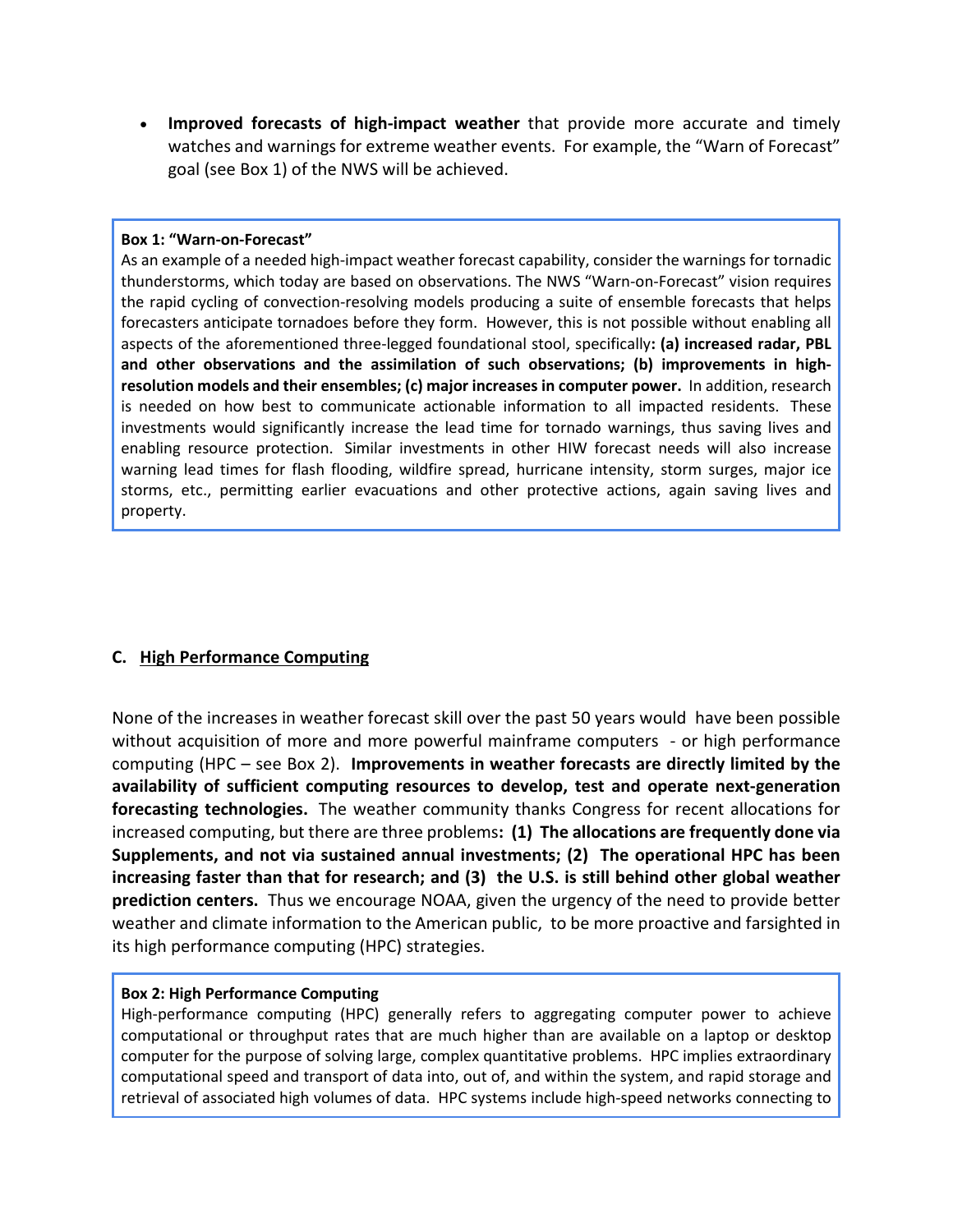disk systems or cloud-based solutions for both real-time and archival storage, and facilities that enable the rapid processing, analysis and visualization of data. All these components have to scale in size, complexity, capacity, and speed in proportion to the computational elements.

Some of the factors that drive the massive HPC requirements of weather forecasting include the need for higher resolution of models, enormous increases in data (especially from satellites), advanced data assimilation complexity, ensemble forecasts (usually 50-100 are needed), the new Warn-on-Forecast system, new sub-seasonal and seasonal forecasts, reforecasts and reanalyses for all modeling systems, AI applications, and the NOAA and community research needed to catalyze scientific discovery and improvements in these topics. Despite recent investments, the United States still substantially lags other countries in its investment in computing to support both weather-related research and forecasting. For example, included in the United Kingdom Meteorological Office's recent \$1.6 billion contract with Microsoft is a six-fold increase in computing power over their current system, in contrast to the three-fold increase the new WCOSS2 system provides to NCEP.

While producing the *Priorities for Weather Research* report, we learned that all NOAA labs and centers felt **handicapped by the lack of availability of greater compute resources**.

Thus a comprehensive plan for the HPC needed to support both the research and operational weather demands of NOAA and its community partners over the next ten years should be developed. Further, the consensus of the weather community is that allocations for research and development should outweigh operational allocations by several times, and certainly be higher than the current 2:3 research to operations ratio in NOAA. (This ratio is determined from NOAA's HPC chart that shows, by mid-2022, two 12 peta floating point operations per second (PF) systems for NCEP in Arizona and Florida (24 PF) and 16 PF for all NOAA research HPC systems for a total of 40 PF.) **We advocate for at least a 3 to 1 research vs operations ratio, noting that both need to increase.**

An estimate of future HPC needs should be both demand-based and reasonable. From an operational NWP perspective, a four-fold increase in model resolution in the next ten years (sufficient for convection-permitting global NWP and kilometer-scale regional NWP) requires on the order of 100 times the current operational computing capacity. Such an increase would imply NOAA needs a 3-4000 PF of operational computing by 2031. Exascale (1000 PF) computing systems are already being installed at several Department of Energy (DoE) laboratories and it is likely that each of these national labs will have 50-100 EF by 2031. Because HPC resources are essential to achieving the outcomes discussed in this testimony, **it is reasonable for NOAA to aspire to a few percent of the computing capacity of these DoE labs** at a minimum. If, e.g., operational HPC increases to 3 EF by 2031, NOAA (and its partners) will need around 9 EF of weather R&D computing by 2031, in order to achieve a 3:1 ratio of research to operational HPC.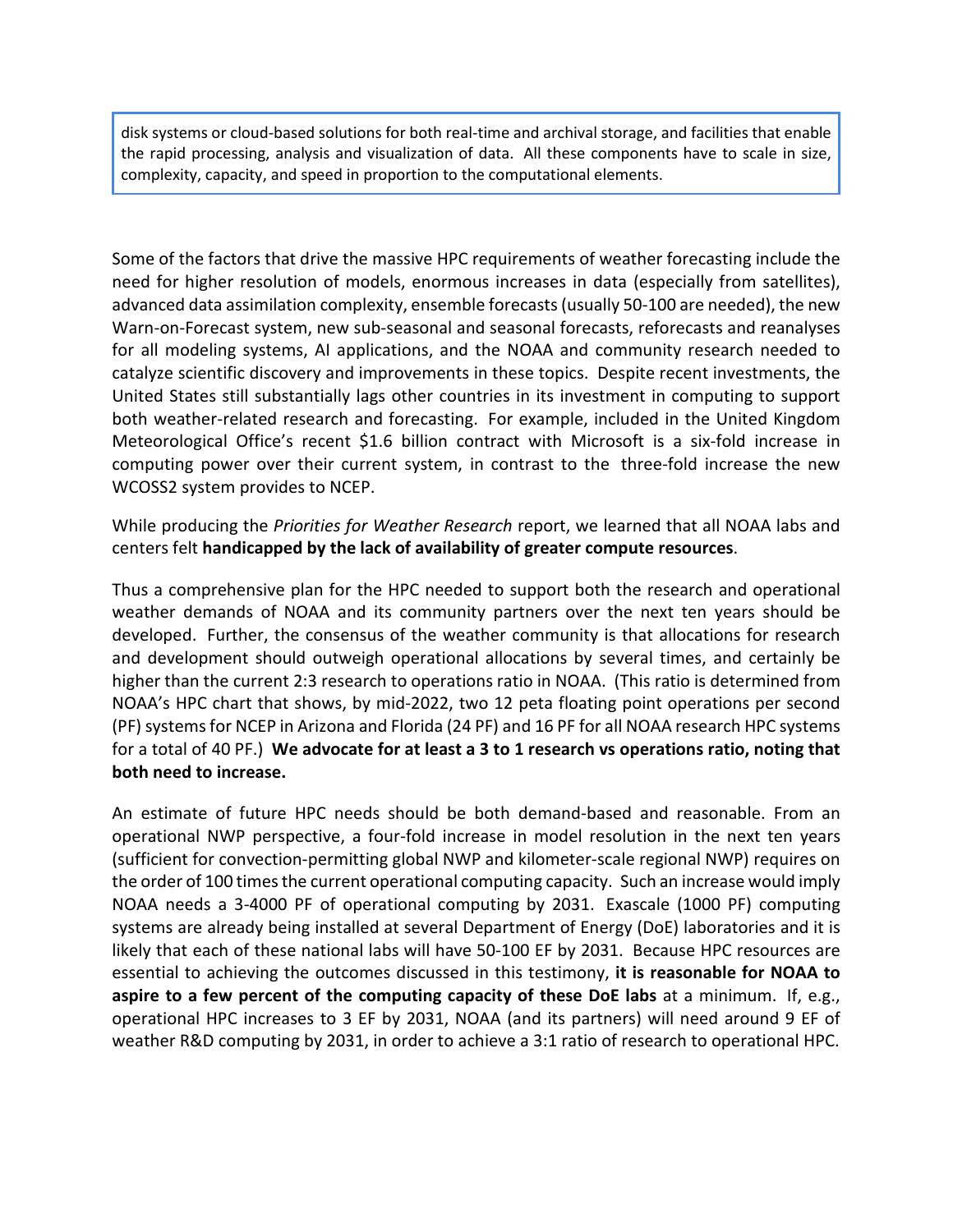As HPC system components scale up, both systems software and applications software need to evolve or sometimes be radically overhauled to keep pace, which requires sustained investments in software engineering. Thus **workforce and training investments are also needed**.

High performance computing is undergoing a rapid transformation with the emergence of cloudbased computing capabilities, new computing architectures such as graphics processing units (GPU), massively parallel exascale systems, and quantum computers. **NOAA is insufficiently prepared to leverage these new computing technologies** from both an application and modeling, and workforce perspective, and as a result, will be inhibited in its ability to advance weather forecasting in the coming decades unless it becomes a more proactive and not reactive, adopter of new computing technologies.

The bandwidth available on wide-area networks is increasing more slowly than the throughput capabilities of HPC computational systems, so it is becoming increasingly important that data storage, processing, analysis and visualization systems are **co-located with the HPC computational elements** in order to minimize the long-haul transport and redundant replication of high-volume data sets.

A substantial portion of NOAA's HPC investments historically have come by way of special *ad hoc* appropriations from Congress. The lack of long-term (decadal) and sustained Congressional commitments to advance NOAA's computing portfolio inhibits NOAA's ability to be more proactive in developing next-generation HPC strategies, expertise and applications.

Thus the following investments are needed:

- 1. **Expand HPC capacity by two orders of magnitude (100X) over the next ten years** to support operational forecasts and NOAA modeling research. HPC must be an immediate and ongoing investment. Without sufficient HPC investments, the loss of potential advancements is tremendous and cannot be overstated.
- 2. **Research HPC in NOAA should be at least three times the operational HPC capacity**.
- 3. Concomitant **investments in storage, transmission, access, security and software engineering workforce** must be made as HPC capacity increases.
- 4. A **sustained increased annual appropriation for HPC should be part of NOAA's budget**, to facilitate planning and the ability to reach our recommended HPC goal.
- 5. While most of these resources should be acquired and managed by NOAA, a major portion of the resources **should be dedicated to NOAA's partners in academia, other government institutions, and the private sector** to support research and development of NOAA's weather forecasting portfolio such as the Unified Forecasting System. This will require weather enterprise access to lower security HPC assets that are not constrained by the expense and security requirements of operational assets.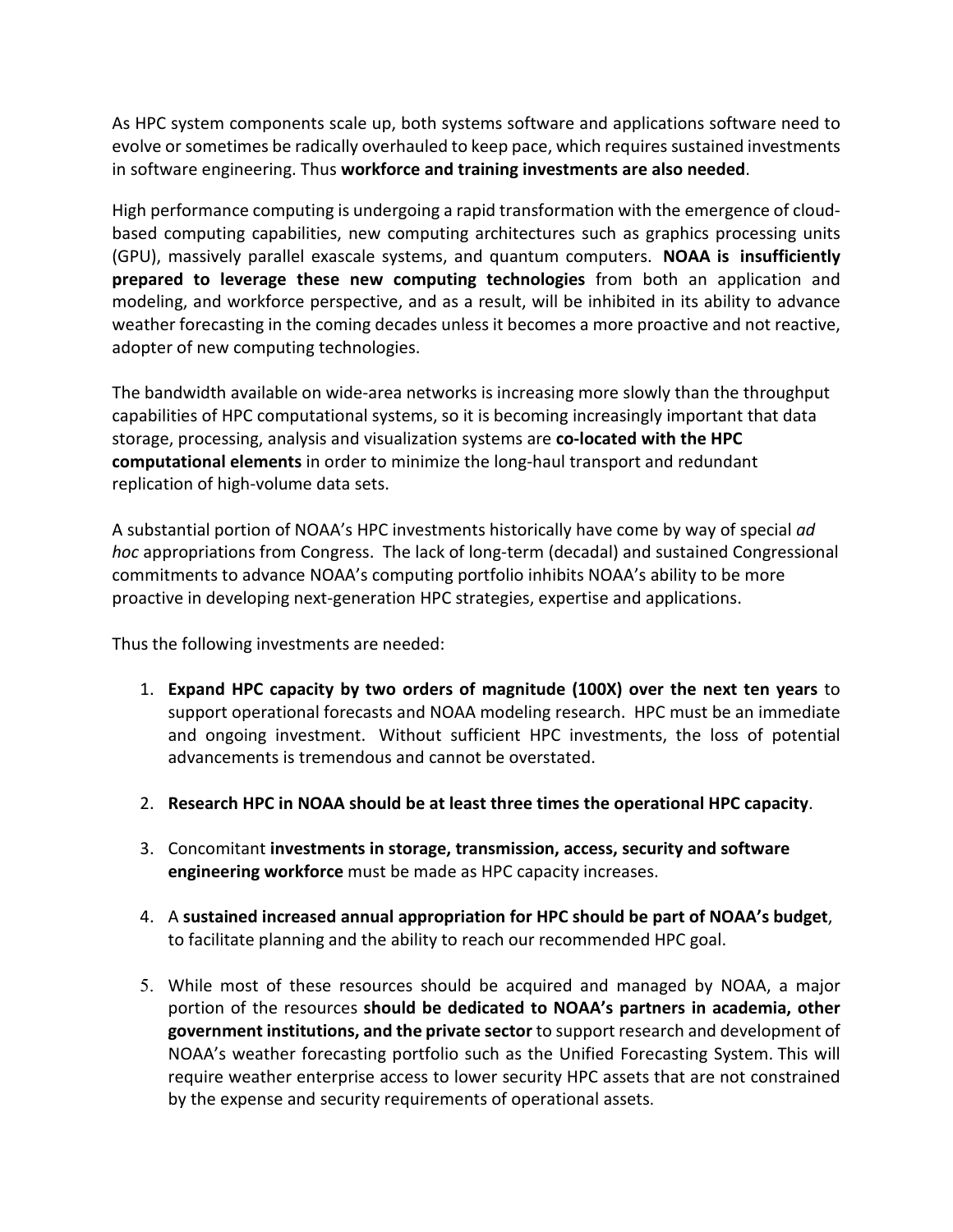6. NOAA must immediately invest in long-term programsto leverage new and emerging high performance computing architectures such as cloud, GPUs, exascale and quantum, in order to keep pace with technological advances and develop the software tools and IT workforce for the future. That is, **NOAA should adopt a culture of rapid adaptation of evolving computing technologies** and not latently react to these changes, as well as develop a workforce skilled in these new technologies. This will enable NOAA to achieve higher compute-per-dollar, and compute-per-watt efficiencies with its computing resources, resulting in higher technical efficacy and a lower carbon footprint.

## **References**

NOAA Science Advisory Board, 2021: A Report on Priorities for Weather Research. NOAA Science Advisory Board Report, 119 pp. [https://sab.noaa.gov/wp-content/uploads/2021/12/PWR-Report\\_Final\\_12-9-21.pdf](https://urldefense.com/v3/__https:/sab.noaa.gov/wp-content/uploads/2021/12/PWR-Report_Final_12-9-21.pdf__;!!GNU8KkXDZlD12Q!6EC3Fe1IfR_XYvLWUha3e3LxiVoYupKXDJOpyqlHvpvRf0RYCe426MmBha-A-IBUy1g3F28TMXYH6RRXrA$)

NOAA Science Advisory Board, 2022: A Report on Priorities for Weather Research (PWR): Report in Brief, NOAA Science Advisory Board, 9 pp. [https://sab.noaa.gov/wp](https://urldefense.com/v3/__https:/sab.noaa.gov/wp-content/uploads/2022/04/PWR-Report-in-Brief_4March2022_Final.pdf__;!!GNU8KkXDZlD12Q!6EC3Fe1IfR_XYvLWUha3e3LxiVoYupKXDJOpyqlHvpvRf0RYCe426MmBha-A-IBUy1g3F28TMXZAkJOrvQ$)[content/uploads/2022/04/PWR-Report-in-Brief\\_4March2022\\_Final.pdf](https://urldefense.com/v3/__https:/sab.noaa.gov/wp-content/uploads/2022/04/PWR-Report-in-Brief_4March2022_Final.pdf__;!!GNU8KkXDZlD12Q!6EC3Fe1IfR_XYvLWUha3e3LxiVoYupKXDJOpyqlHvpvRf0RYCe426MmBha-A-IBUy1g3F28TMXZAkJOrvQ$)